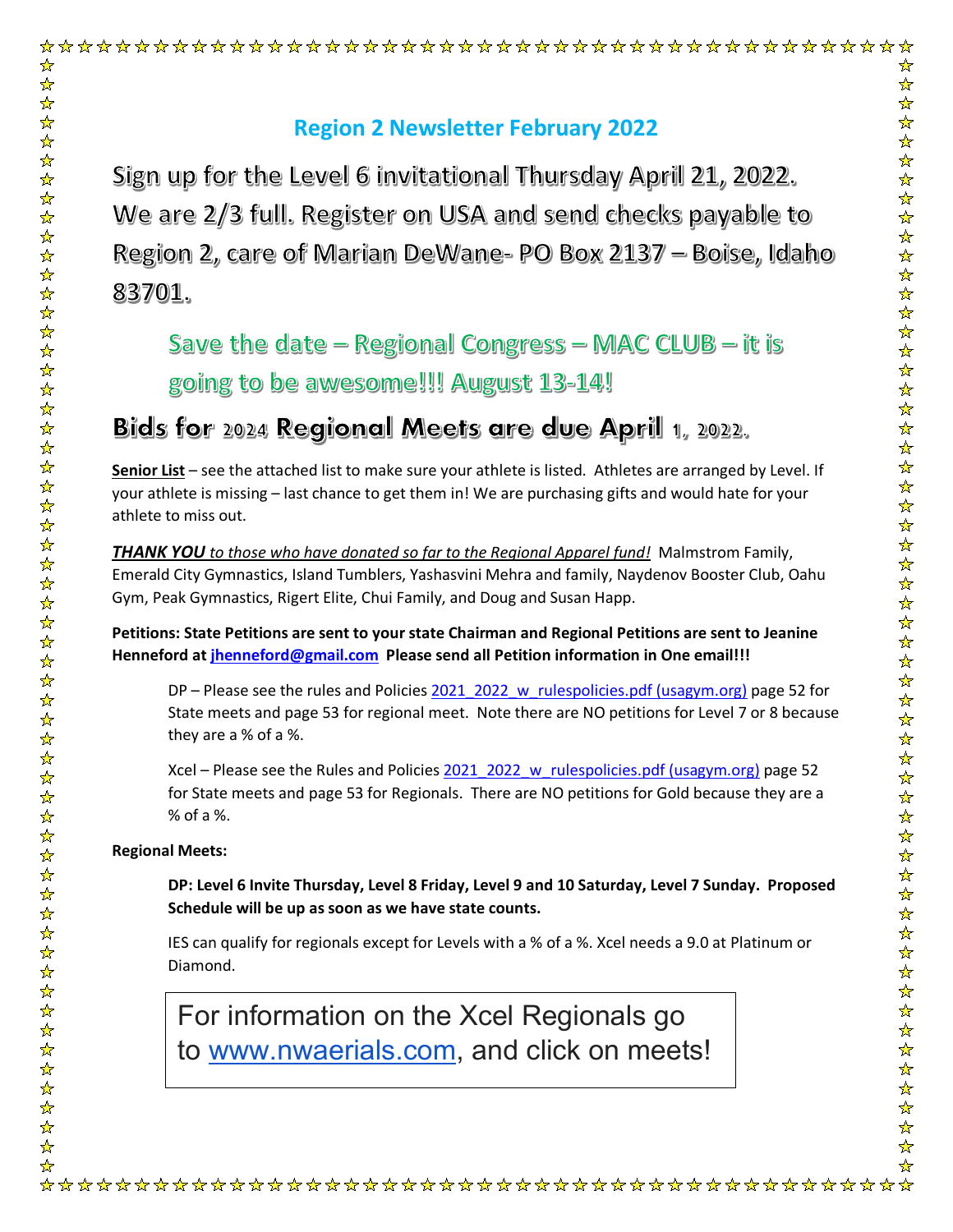# For information on the DP Regionals go to

### [Region 2 Championship 2022 \(naydenovboosterclub.org\)](https://naydenovboosterclub.org/regionalsinfo.php)

Clubs- send team pictures for the program to [erincastillo12@gmail.com](mailto:erincastillo12@gmail.com) with the subject line ATTN: (Gym Name) Team Photo. Photos are due by end of day, March 4.

We would like to give your gymnasts the opportunity to put a Good Luck Ad in this year's commemorative program. Programs are printed in full color in a magazine style format. What better way for your gymnast to personalize the program and keep it as a memento? Examples of Good Luck Ads, ad size, and pricing information are attached below.

Ads are due by end of day Friday, April 1. Email finished ads to **[erincastillo12@gmail.com](mailto:erincastillo12@gmail.com)** with the subject line **ATTN: Regionals Good Luck Ad.** Include Gymnast(s) name(s), gym, and size of ad in the body of the email. Artwork needs to be submitted in either **JPEG** or **PNG** format.

**Payment are due Friday, April 8**. Payment can be made with check or through PayPal. If using PayPal make a note saying "Good Luck Payment" and your gymnast(s) name. Send payment in the form of a check to: **Naydenov Booster Club, ATTN: Regionals Program, PO Box 820603,Vancouver, WA 98682-0013**

PayPal link can be found at [Region 2 Championship 2022 \(naydenovboosterclub.org\)](https://naydenovboosterclub.org/program.php)

If you would like more information or have any questions email **[erincastillo12@gmail.com](mailto:erincastillo12@gmail.com)** with the subject line **ATTN: Regionals Good Luck Questions**.

**Professionalism: It is important that regardless of our personal beliefs, we as a community be committed to upholding the USA Gymnastics Code of Ethical Conduct on pages 12 and 13 of the Rules and Policies. You have a right to decide what meets you wish to attend during the season. Once you commit to a meet, you are also committing to the standards that meet has in place. As a professional, you need to make sure your club and parents are aware of the protocols and that they need to uphold them.** 

**Elections: State Chairman Elections will occur this year. The term will now be for four years. Nomination forms are attached. The timeline is below.**

| March 1st, 2022                            | Call for nominations must be<br>published / posted online                | RACC's                   |
|--------------------------------------------|--------------------------------------------------------------------------|--------------------------|
| April 1st, 2022                            | Call for nomination submission<br>deadline                               | RACC's                   |
| April 15 <sup>th</sup> , 2022              | Last day to send nomination info to<br><b>WDPD</b>                       | RACC's                   |
| May 1st, 2022                              | Slate of nominees posted online                                          | <b>National Office</b>   |
| May 1st - 15th, 2022                       | Elections conducted online                                               | <b>National Office</b>   |
| May 15 <sup>th</sup> , 2022                | Elections completed                                                      | <b>National Office</b>   |
| The week after May 15 <sup>th</sup> , 2022 | RACC's to receive state election<br>results; RACC's to notify candidates | National Office / RACC's |

☆  $\frac{1}{N}$  $\frac{1}{2}$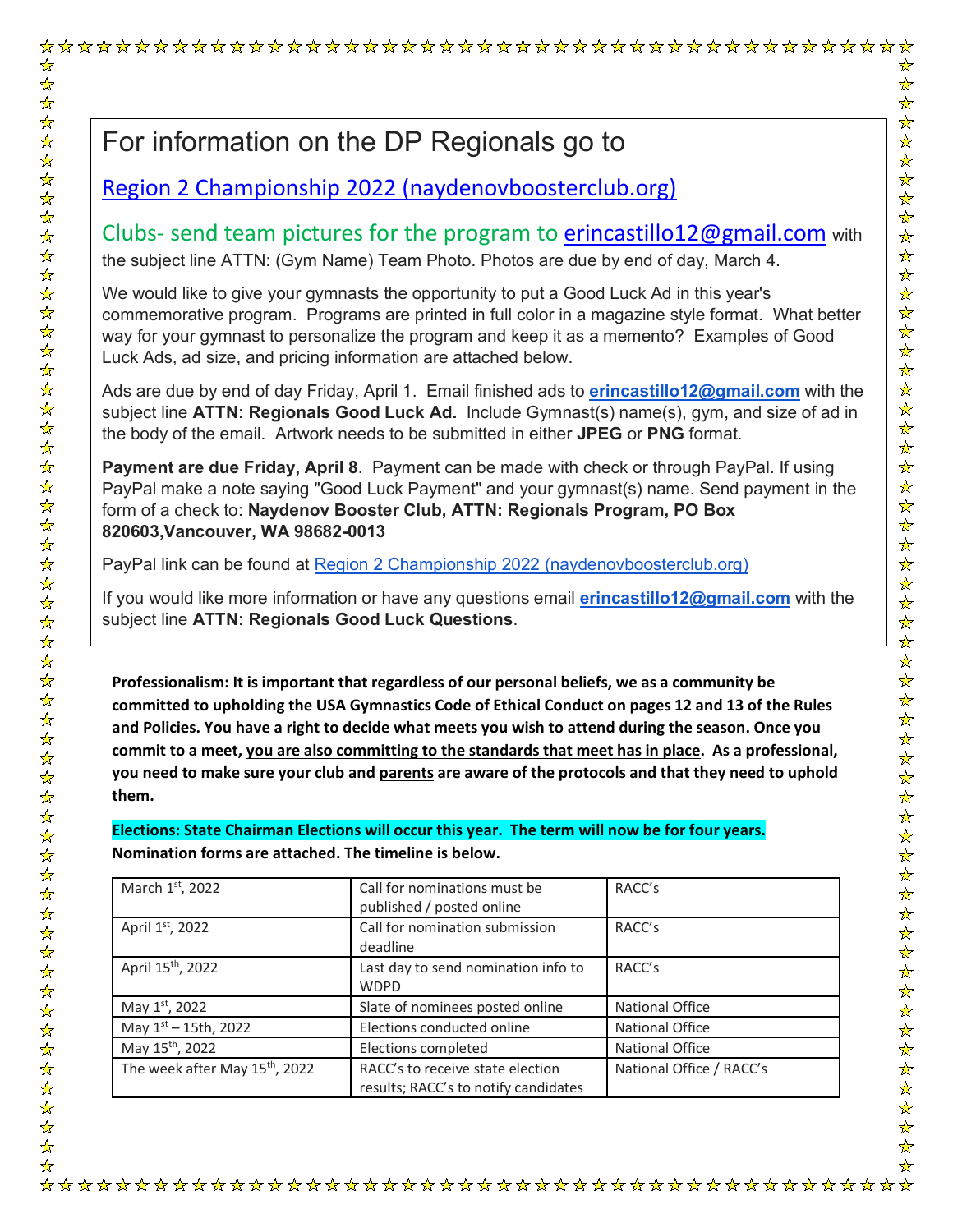#### **Regional Calendar:**

| April 21 - 24              | DP Regionals                                                  | Naydenov                 | <b>Clark County Event Center Vancouver</b>                             |
|----------------------------|---------------------------------------------------------------|--------------------------|------------------------------------------------------------------------|
| April 29 - May 1           | <b>Xcel Regionals</b>                                         | <b>NW Aerials</b>        | Gary D. Weikel Event Center Evergreen<br>State Fairgrounds, Monroe, WA |
| May $6 - 8$                | DP Westerns                                                   |                          | Lindenwood U St. Charles, Missouri                                     |
| May $13 - 15$              | <b>DP Nationals</b>                                           |                          | Legacy Sports Bell Bank Park, Mesa, Arizona                            |
| August 13-14               | <b>Regional Congress</b>                                      |                          | MAC Club, Portland, Oregon                                             |
| August 18 – 21             | <b>National Congress</b>                                      | Tampa, Florida           |                                                                        |
| August 22                  | <b>State Chairs Meeting</b>                                   | Tampa, Florida           |                                                                        |
| <b>State Meet Calendar</b> |                                                               |                          |                                                                        |
| Alaska                     |                                                               |                          |                                                                        |
| March 25 - 26              |                                                               | <b>Airlines Center</b>   | Alaska Optional State Meet Anchorage - Anchorage Gym Asso. Alaska      |
| <b>Hawaii</b>              |                                                               |                          |                                                                        |
| January 23                 | Compulsory State Meet HITS - Blaisdell Center Honolulu - HITS |                          |                                                                        |
| March $25 - 26$            | Xcel & Optional State Meet Blaisdell Center Honolulu - HITS   |                          |                                                                        |
| Idaho                      |                                                               |                          |                                                                        |
| March 18 - 20              | <b>Xcel State</b>                                             | Moscow - Palouse Empire  |                                                                        |
| March 25 - 27              | DP State                                                      | Boise - Bronco Elite     |                                                                        |
| <b>Montana</b>             |                                                               |                          |                                                                        |
| March $25 - 27$            | Montana State                                                 | Bozeman - Lone Mountain  |                                                                        |
| Oregon                     |                                                               |                          |                                                                        |
| March 18 - 20              | <b>Optional State</b>                                         | Portland area - Westside |                                                                        |
| April 1 - 3                | Xcel State                                                    | Salem - Athletic Edge    |                                                                        |
| April $8 - 10$             | <b>Compulsory State</b>                                       | Eugene - GNW             |                                                                        |
|                            |                                                               |                          |                                                                        |